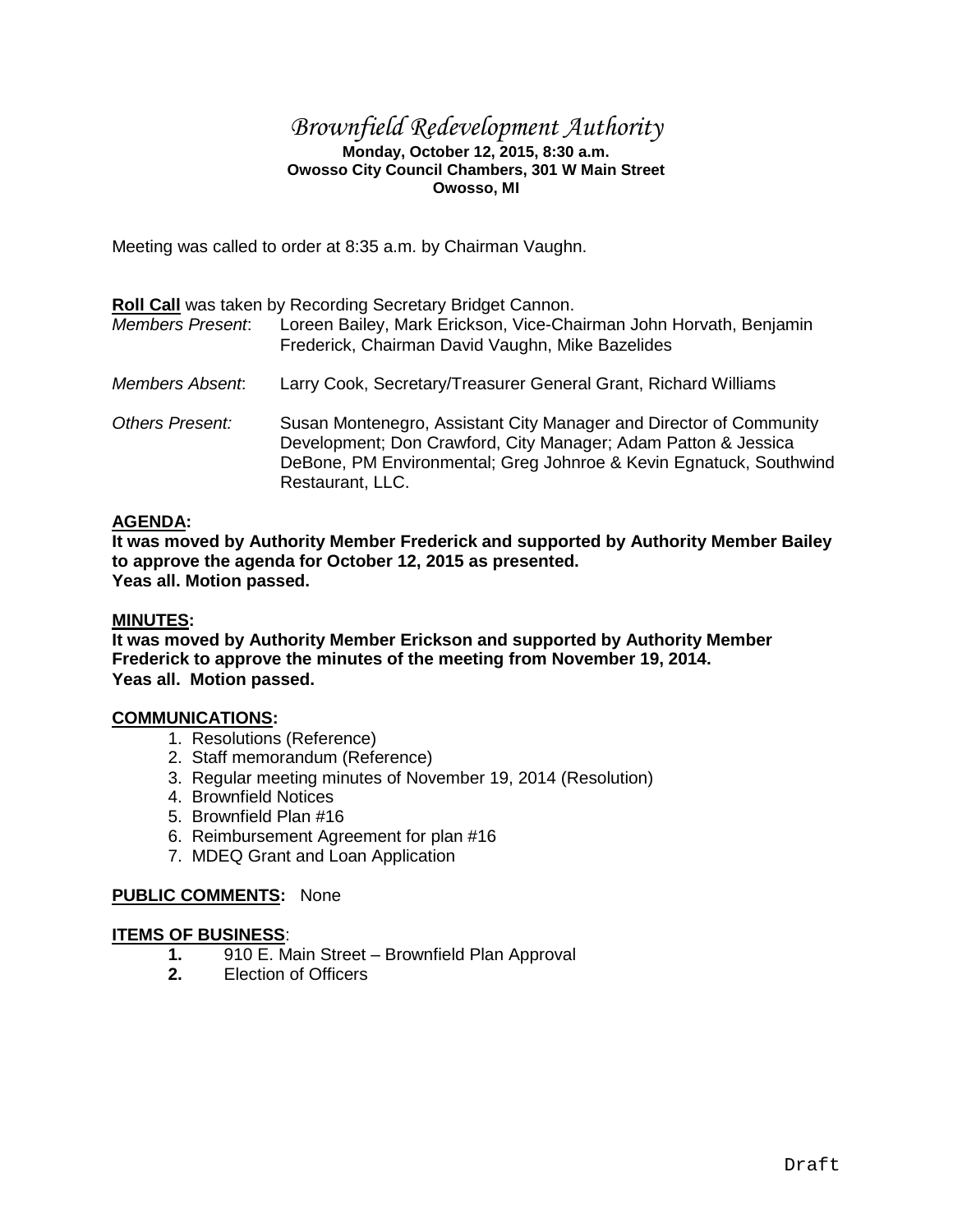### **PUBLIC HEARING:**

**1.** 910 E. Main Street – Brownfield Plan Approval

Ms. Jessica Debone, PM Environmental, displayed "Owosso Qdoba & Retail presentation" on the overhead. The property in question was formerly four parcels, and was combined in to one parcel in March, 2015. Currently, there is a commercial building on the property and also includes three residential dwellings with two outbuildings. The commercial building was originally a gas station in the 1930's, a drycleaners most recently, and has been vacant since 2012. The soil underneath the commercial building is contaminated from the dry cleaning business and gas station. Therefore, property is eligible for Brownfield funds to eliminate this contamination before building the proposed Qdoba and retail plaza. The new restaurant and retail spaces will require demolition of the three residential dwelling and the current commercial building. The new restaurant and retail plaza will result in a \$2.5 million total investment in to the community. Presentation from Ms. Debone is included in the meeting agenda, and details tax dollars captured and repayment implications for the developer.

Mr. Adam Patton, PM Environmental, stated there will be several positive impacts from this plan: redevelopment of parcels that are currently a blight issue within the city, and the elimination of contaminated soil from the location will benefit surrounding properties, as well. The target date for project completion is June/July 2016.

Chairman Vaughn inquired if there are any tanks still underground from the former gas station. He also asked where the contaminated soil would be taken.

Mr. Patton stated it is their understanding the tanks from the previous gas station have already been removed in the past. The contaminated soil excavated from the site will be taken off-site to a special landfill that treats contaminated soil. The landfill is located in Detroit, and is the only hazardous waste landfill in the state.

Authority Member Frederick stated the city had been trying to get corridors addressed, and it is nice to see this site have a future. Members agreed it would be an exciting addition to the city and are pleased to have the area cleaned up.

### **Motion by Authority Member Bailey, supported by Authority Member Bazelides to approve the Brownfield Plan #16 as presented. Yeas all. Motion Carried.**

WHEREAS, the Brownfield Redevelopment Authority (the "Authority") of the City of Owosso, pursuant to and in accordance with the provisions of the Brownfield Redevelopment Financing Act, being Act 381 of the Public Acts of the State of Michigan of 1996, as amended (the "Act"), has prepared and recommended for approval by the Authority a Brownfield Plan entitled District #16, "910 E. Main Street" (the "Plan"), pursuant to and in accordance with Section 13 of the Act; and

WHEREAS, the Authority has, at least ten (10) days but not more than forty (40) days before the meeting of the Authority at which this resolution has been considered, provided notice to and fully informed all taxing jurisdictions which are affected by the Financing Plan (the "Taxing Jurisdictions") about the fiscal and economic implications of the proposed Financing Plan, and the Authority has previously provided to the Taxing Jurisdictions a reasonable opportunity to express their views and recommendations regarding the Financing Plan and in accordance with Sections 13 (10) and 14 (1) of the Act; and

WHEREAS, the Authority has made the following determinations and findings: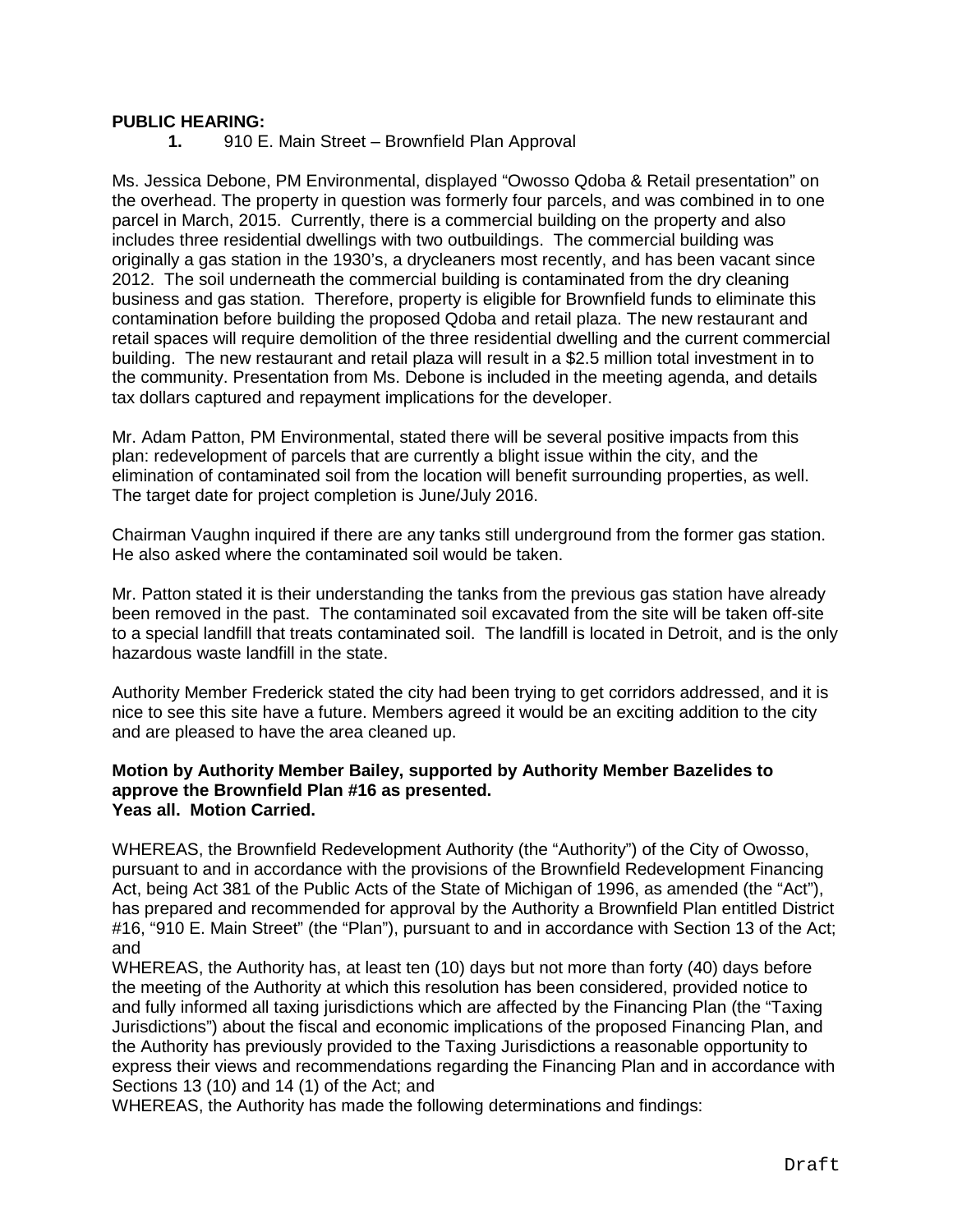A. The Plan constitutes a public purpose under the Act;

B. The Plan meets all of the requirements for a Brownfield Plan set forth in Section 13 of the Act;

C. The proposed method of financing the costs of the eligible activities, as described in the Plan is feasible and the Authority has the ability to arrange the financing;

D. The costs of the eligible activities proposed in the Plan are reasonable and necessary to carry out the purposes of the Act;

E. The amount of captured taxable value estimated to result from the adoption of the Plan is reasonable; and

F. The square footage of the proposed building is 6,291 square feet.

G. Line item cost details are eligible expenses that serve a public good.

H. Local redevelopment area details are accurate.

WHEREAS, as a result of its review of the Plan and upon consideration of their views and recommendations of the Taxing Jurisdictions, the Authority desires to proceed with approval of the Plan and to forward the Plan to the City Council of the City of Owosso for adoption.

### **NOW THEREFORE, BE IT RESOLVED THAT:**

- 1. **Plan Approved**. Pursuant to the authority vested in the Authority by the Act, and pursuant to and in accordance with the provisions of Section 14 of the Act, the Plan is hereby approved in the form considered by the Authority on October 12, 2015, and maintained on file in the office of the City Clerk.
- 2. **Severability.** Should any section, clause or phrase of this Resolution be declared by the Courts to be invalid, the same shall not affect the validity of this Resolution as a whole nor any part thereof other than the part so declared to be invalid.
- 3. **Repeals.** All resolutions or parts of resolutions in conflict with any of the provisions of this Resolution are hereby repealed.
- **2.** Election of Officers

**It was moved by Authority Member Erickson to keep the previous slate of officers of Chairman Vaughn, Vice-Chairman Horvath, and Secretary/Treasurer Grant for 2015/2016. Yeas all. Motion carried.**

### **COMMUNICATIONS:**

Susan K. Montenegro, Assistant City Manager. 300 W. Main Street update Susan K. Montenegro, Assistant City Manager. Sugar Beet factory update